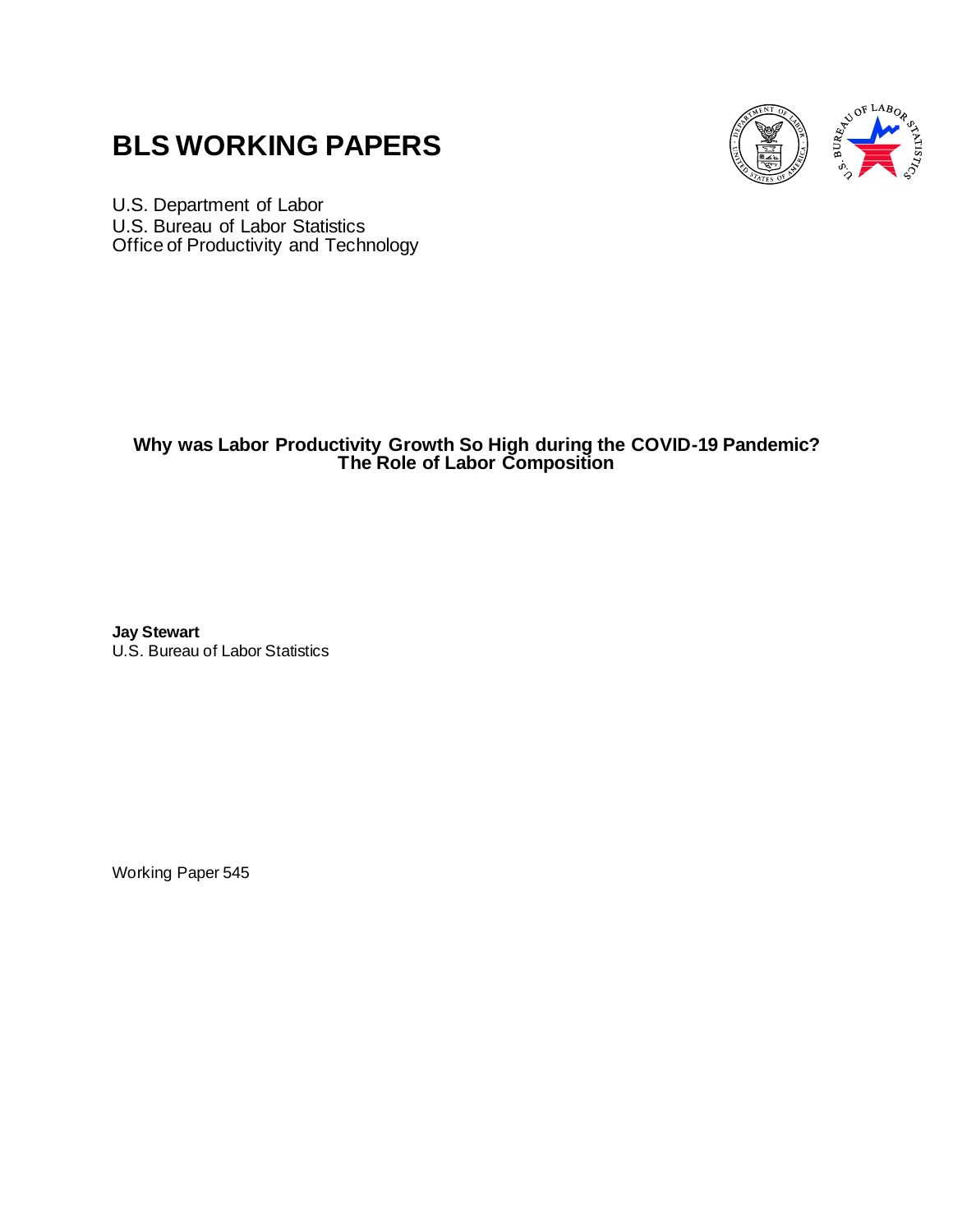# **Why was Labor Productivity Growth So High during the COVID-19 Pandemic? The Role of Labor Composition**

Jay Stewart\* US Bureau of Labor Statistics IZA

January 25, 2022

#### **Abstract**

In the first few weeks of the COVID-19 recession, around 20 million people lost their jobs, with half of those losses occurring in the last two weeks of March 2020. On the tail of these unprecedented job losses, labor productivity grew at an annualized rate of 11.2 percent in 2020q2 and the average hourly wage increased sharply. I examine how these phenomena are related. Because most of the job losses were in low-wage industries or among low-wage workers in high wage industries, labor quality increased substantially. I find that this increase in labor quality accounted for nearly two-thirds of labor productivity growth in 2020q2, and that about 25 percent of the increase in labor quality was due to the change in the distribution of workers across sectors, mainly because of the massive job losses in Leisure and Hospitality and other low-wage sectors.

JEL: J11, J24 Keywords: labor quality, labor composition, labor productivity, COVID-19 pandemic

\* Many thanks to Canyon Bosler, Lucy Eldridge, John Fernald, Matt Russell, and Dan Sullivan for helpful comments. Any views expressed here are mine and do not necessarily reflect those of the BLS.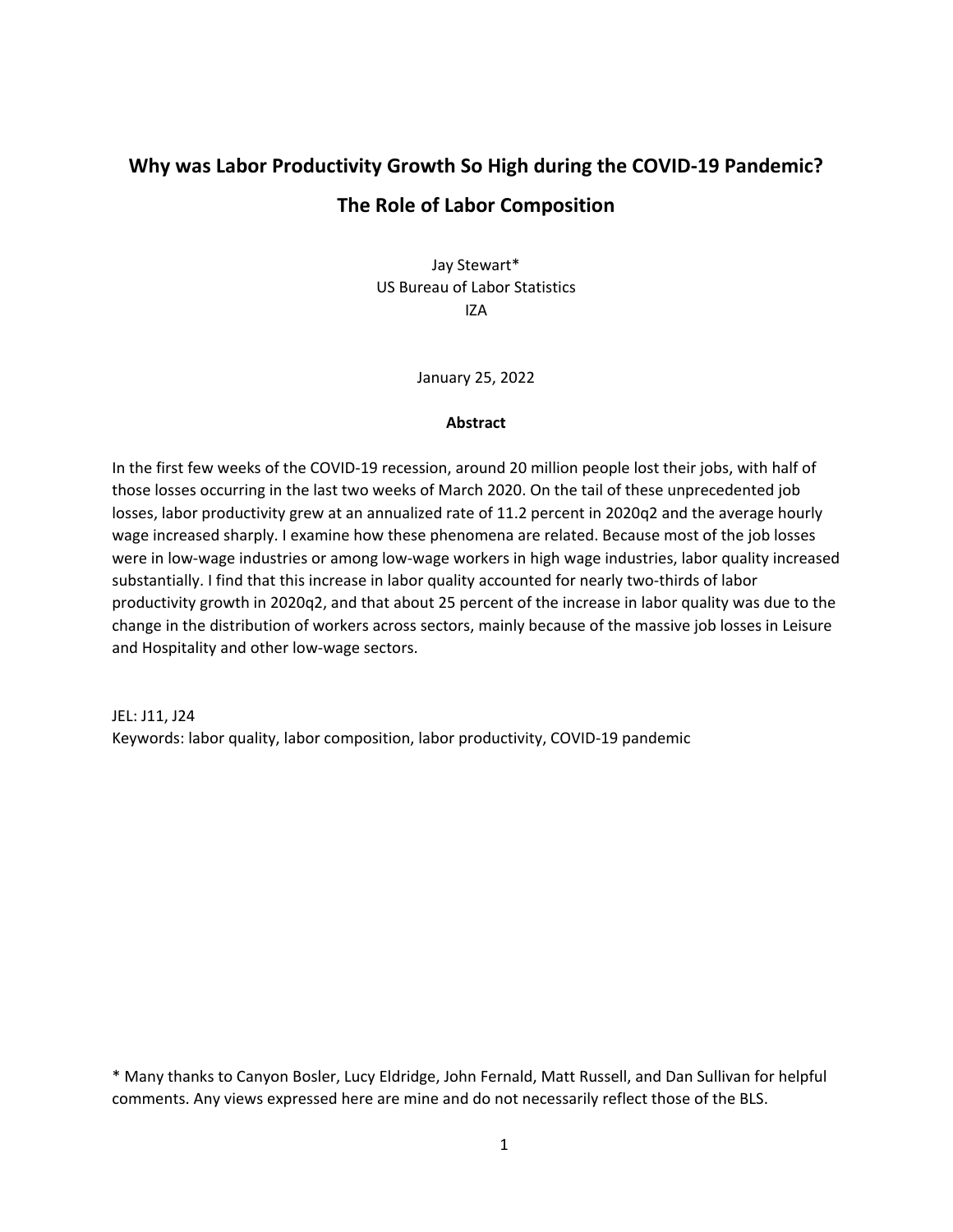### 1. Introduction

Much has been written about the impact of the COVID-[1](#page-2-0)9 pandemic on the labor market.<sup>1</sup> The job losses that occurred in late March and early April 2020 were unprecedented. Between mid-March and mid-April of 2020, private sector payroll employment, as measured by the Bureau of Labor Statistics' Current Employment Statistics (CES) survey, declined by about 20 million jobs. But certain industries and demographic groups were hit harder than others.

The vast majority of these job losses—about 17.4 million of the nearly 20 million jobs lost—were in service-providing industries. This amounted to about a 16.2-percent decline in employment in just a few weeks. In contrast, goods-producing industries lost 2.4 million jobs, amounting to a smaller, but still large, decline of 11.4 percent. Within services, employment in the Leisure and Hospitality sector declined from 16.1 million in March to 8.5 million in April—a decline of 47.1 percent. Other sectors that saw large decreases in employment between March and April are Retail Trade (2.3 million), Professional & Business Services (2.2), Health & Education (2.6), and Other Services (1.3). Because the declines in employment were concentrated in low-wage sectors, there was a sharp increase in the average hourly wage of \$1.36, from \$28.67 in March 2020 to \$30.03 in April. This one-month increase of 4.7 percent is more than 50 percent larger than the increase of \$0.86 for the one-year period between March 2019 and March 2020.

Data from BLS's household survey, the Current Population Survey (CPS), show the impact of the pandemic on different demographic groups and tell a story that is consistent with the CES data. The CPS data show that between February and April, $<sup>2</sup>$  $<sup>2</sup>$  $<sup>2</sup>$  employment among high school dropouts and high school</sup> graduates fell by 26 percent and 21 percent. In contrast, employment of college graduates fell by just 6 percent. Women lost jobs at a higher rate than men. And younger workers, both men and women, lost jobs at a higher rate than older workers. Around 30 percent of 20-24-year-olds lost their jobs between February and April, compared with 13 percent of 45-54-year-olds. Job losses were about the same for 20-24-year-old men and women. But among older workers, job losses were much higher for women than for men.

<span id="page-2-0"></span><sup>1</sup> See, for example, Bartik, et al (2020) and Groshen (2020). Handwerker, et al (2020) summarizes a number of these early papers.

<span id="page-2-1"></span><sup>2</sup> I compare April to February because pandemic-related job loss started showing up in the CPS data for March, whereas the CES data showed a much smaller decline between February and March. The difference is likely due to the difference in reference periods (the week that includes the  $12<sup>th</sup>$  of the month in the CPS versus the pay period that includes the  $12<sup>th</sup>$  of the month in the CES).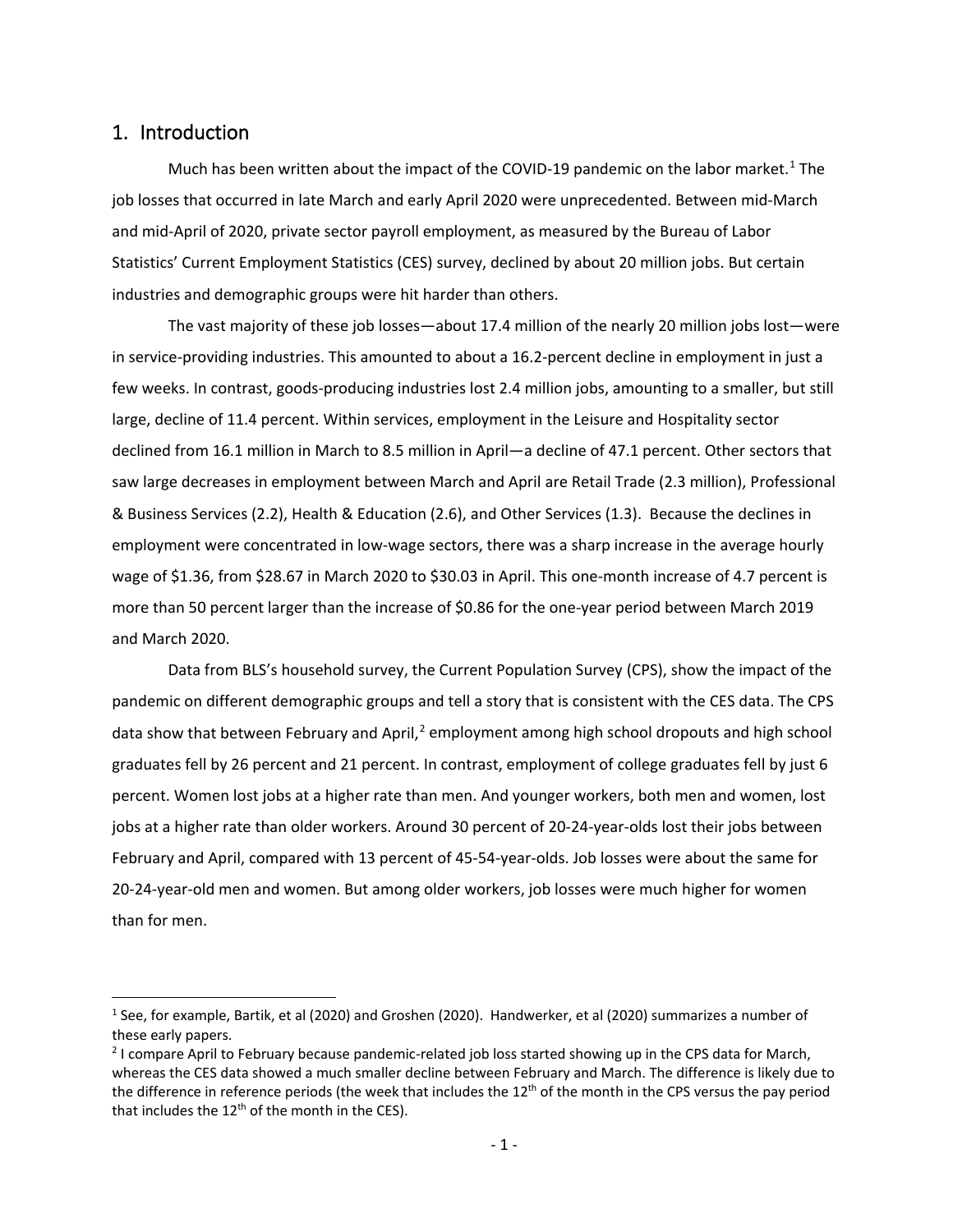In Q1, the onset of the pandemic, labor productivity declined slightly by 0.8 percent. But in Q2, when output and total hours worked labor fell sharply, labor productivity grew by 11.2 percent. This high growth rate was caused by hours declining at a much faster pace than output. Productivity continued to increase in Q3 by 4.2 percent, however these gains were a result of a sharp rebound in both output and hours, where gains in output were faster than gains in hours. It may seem puzzling that labor productivity growth was so strong in the middle of a pandemic. But we can shed light on these numbers by looking at the three components of labor productivity growth: the growth of total factor productivity (TFP); the change in capital intensity (weighted by capital's cost share); and the change in labor composition (weighted by labor's cost share). Thus, labor productivity can be written as:

(1) 
$$
LP = T\ddot{F}P + s_K \left(\frac{\dot{K}}{K} - \frac{\dot{H}}{H}\right) + s_L \frac{\dot{L}C}{LC}
$$

where *K* is capital input, *H* is total hours worked, *LC* is labor composition ("quality"), and  $s_k$  and  $s_l$  are the cost shares of capital and labor. The "dots" indicate growth.

Figure 1 provides some insight as to possible drivers of 2020q2 labor productivity growth. In Figure 1, we see that there were sharp declines in investment and industrial capacity utilization, both of which imply a decline in capital input, although the sharp decrease in hours worked suggests that capital intensity increased. The increase in the labor composition index suggests that labor composition played a major role in labor productivity growth, which contrasts with previous recessions.

Of the three recessions since 2000, the 2001 recession was the least severe in terms of job losses, although some sectors were hit very hard (travel-related industries). Although it is difficult to see in the indexes, there were several quarters in 2001-2002 with annualized labor productivity growth rates of greater than 5 percent (6.9 percent in 2001q2, 5.0 percent in 2001q4, and 8.9 percent in 2002q1). In those high-productivity-growth quarters, the increase in the labor composition index grew only slightly faster than long run trends. In addition, there was a modest (compared to other two 21st century recessions) decline in investment and industrial capacity utilization.

During the Great Recession, there were several strong quarters of labor productivity growth, which grew by 5 percent during 2009 (in 2009q2-2009q4, labor productivity grew at annualized rates of 8.7 percent, 5.4 percent, and 6.7 percent).<sup>[3](#page-3-0)</sup> At the same time there were significant declines in both capacity utilization and investment, but only a slight increase in the labor composition index.

<span id="page-3-0"></span><sup>&</sup>lt;sup>3</sup> Based on revisions as of August 6, 2021.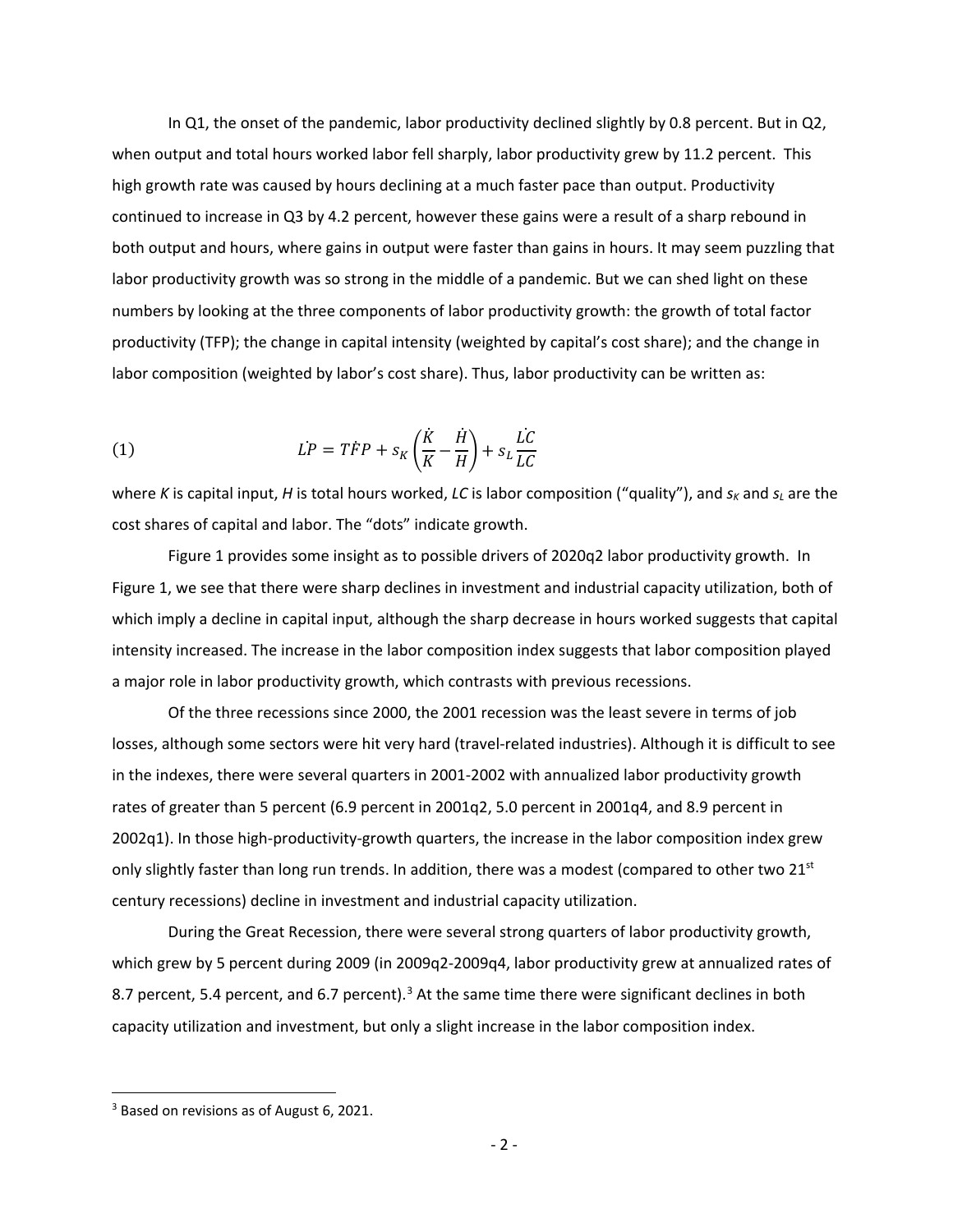The COVID-19 recession was quite different from the previous recessions. As with the Great Recession, there were sharp declines in investment and capacity utilization. But unlike the Great Recession, both recovered quickly. Investment actually exceeded pre-pandemic levels in 2020q4. The labor composition index also behaved quite differently in the COVID-19 recession, increasing at an unprecedented rate of 3.0 percent (12.1 percent annualized) in 2020q2. Labor composition's contribution to labor productivity growth was 7.2 percent (12.1 percent × labor share of 0.59) and accounted for 64 percent of 2020q2 growth.

Additional insights about the COVID-19 recession can be found in the quarterly utilizationadjusted TFP estimates that are posted on the SF Fed website as a research series. Although those data indicate that 2020q2 labor productivity growth of "only" 8.5 percent, which is lower than the official estimate of 11.2 percent, it is possible to identify the contributions of the three components in equation (1). The SF Fed data show that TFP growth was −16.8 percent, the contribution of capital deepening was 21.4 percent and the contribution of labor quality (composition) was 4.1 percent (a 6.5 percent growth rate  $\times$  labor share of 0.63).<sup>[4](#page-4-0)</sup> The large decline in TFP was due mainly to a decrease in capital and labor utilization. After adjusting for utilization, TFP growth was +1.4 percent. Putting these pieces together implies that the contribution of capital deepening to labor productivity growth was 3 percentage points. The increase in labor quality accounted for nearly half of the 2020q2 increase in labor productivity, which is a much larger portion than in any previous quarter, although somewhat smaller than what I found.

The rest of the paper examines the role of labor composition in the sharp increase in labor productivity in 2020q2. Section 2 describes my data and methodology, which are similar to BLS's official labor composition measure. And Section 3 shows how labor composition differs across major sectors and examines the role of reallocation.

### 2. Methods and Data

BLS publishes estimates of labor composition, at the aggregate level and by industry, in its annual TFP statistics. These annual estimates are usually sufficient because, even during periods of rapid changes, labor composition is usually not a significant driver of labor productivity growth. However, the rapid changes experienced in the US economy in 2020, created a need to look at these trends at a higher frequency.

<span id="page-4-0"></span><sup>&</sup>lt;sup>4</sup> I will refer to the SF Fed's measure as labor quality and my measure as labor composition.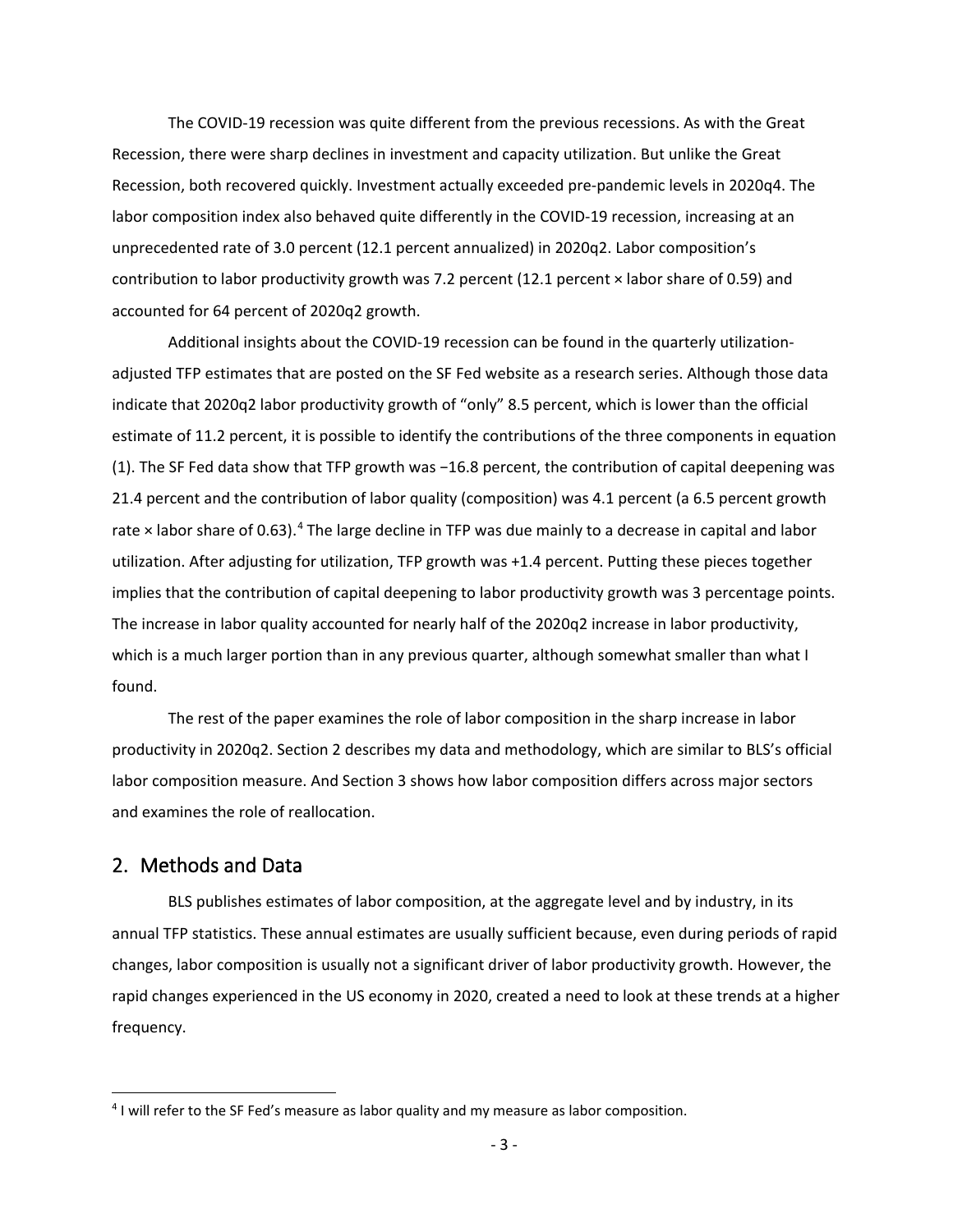My measure of labor composition, which is conceptually the same as the official BLS labor composition measure, is calculated as the growth of "labor input" minus the growth of aggregate labor hours. The growth in labor input is equal to the weighted sum of hours growth across demographic cells, where the weights for each age x education x sex cell are each cell's share of total labor costs.<sup>[5](#page-5-0)</sup> Labor composition growth is given by:

$$
Labor Comp Growth_q = \sum_{c \in C} \bar{s}_{c,q} \cdot \ln\left(\frac{H_{c,q}}{H_{c,q-1}}\right) - \ln\left(\frac{\sum_{c \in C} H_{c,q}}{\sum_{c \in C} H_{c,q-1}}\right)
$$

where  $H_{c,q}$  is total hours worked by workers in demographic cell *c* in quarter  $q$  and  $\bar{s}_{c,q}$  is the average labor cost share weight, which is defined as:

$$
\bar{s}_{c,q} = \frac{1}{2} (s_{c,q} + s_{c,q-1})
$$

where

$$
s_{c,q} = \frac{\sum_{i \in c} \widehat{w}_{i,c,q} \cdot H_{i,c,q}}{\sum_{i \in c} \widehat{w}_{i,q} \cdot H_{i,q}}
$$

and  $\widehat{w}_{i,c,q}$  are predicted values from a wage equation. Thus, the labor composition index increases when the hours worked by high-wage workers grow faster (or decline more slowly) than hours worked by low wage workers.<sup>[6](#page-5-1)</sup>

#### *Data*

For this study I use data from the monthly Current Population Survey (CPS), which is the only data source that can be used to construct a high-frequency measure of labor composition. Below I describe the data and discuss how I addressed issues with the data.

The CPS collects information on employment, hours worked, usual weekly hours and earnings, industry, and occupation for the week that includes the 12<sup>th</sup> of the month. It also collects demographic characteristics (age, education, and gender). I divided the data into 50 demographic cells: 5 age categories, 5 education categories, and 2 gender classifications.<sup>[7](#page-5-2)</sup> Although it would have been desirable

<span id="page-5-0"></span><sup>&</sup>lt;sup>5</sup> Because I am generating quarterly estimates, rather than annual, it was necessary to modify the BLS methodology. As will be shown later, the results are very similar.

<span id="page-5-1"></span> $6$  This is a modified version of the methodology used in BLS's annual TFP growth statistics. The main differences are that I estimated wages using a wage regression rather than using the median wage for each cell, and I combined a number of cells to accommodate the smaller sample sizes encountered when generating quarterly statistics. A discussion of some of the issues with estimating labor composition can be found in Zoghi (2010).

<span id="page-5-2"></span> $7$  The BLS TFP methodology also includes class of worker (self-employed vs. wage & salary) as a stratifying variable. As noted above, I excluded self-employed workers from my sample so that I could benchmark industry hours totals to published LPC estimates. I did experiment with including self-employed workers, and the results were essentially the same.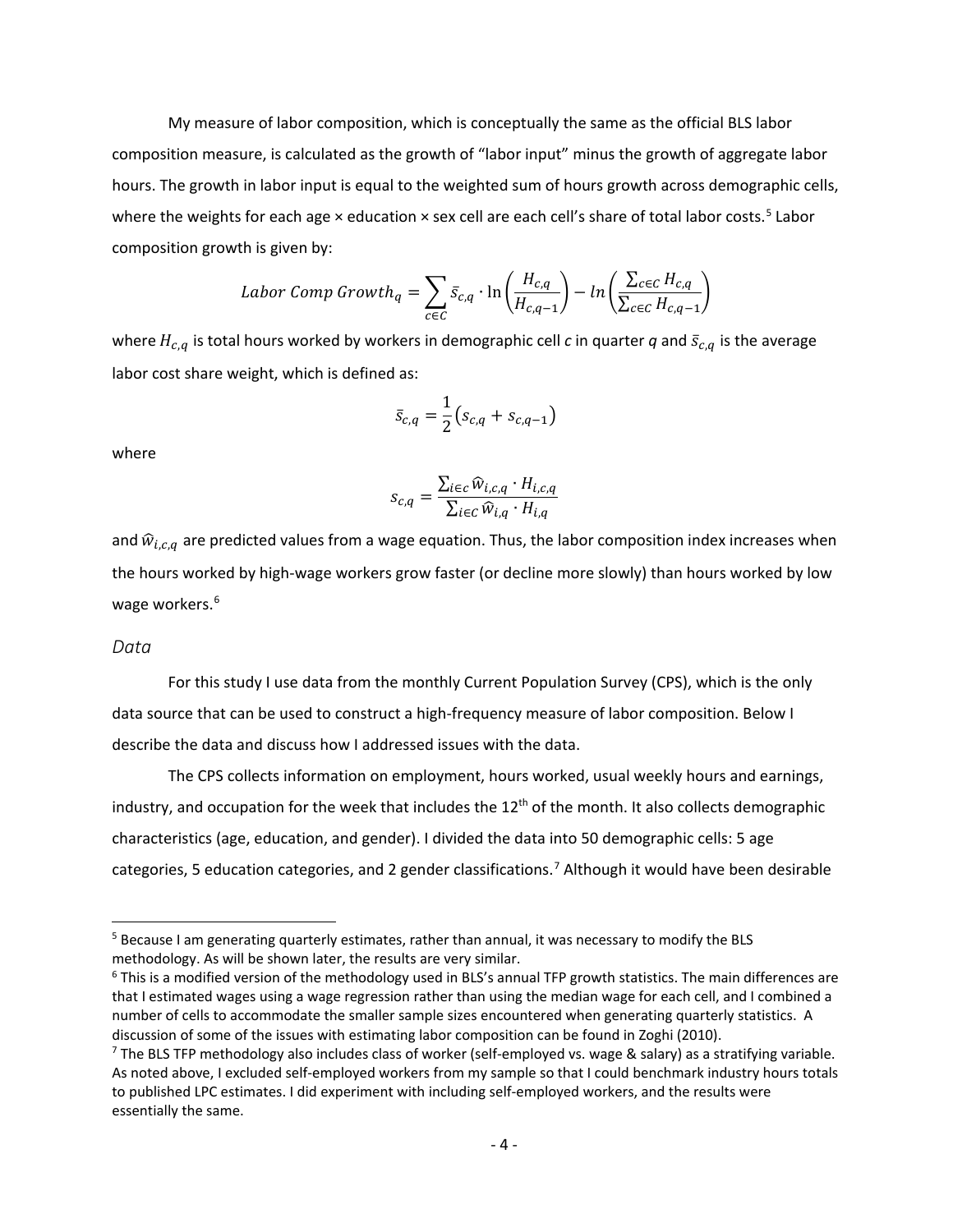to use more finely defined demographic cells, the relatively small size of the quarterly CPS samples limit the number of cells that are feasible. Even within this structure, it was necessary to combine very small cells with larger cells.<sup>[8](#page-6-0)</sup>

Information on earnings is collected only in 2 of the 8 CPS rotation groups, known as the Outgoing Rotation Groups (ORGs, which are months in sample 4 and 8).<sup>[9](#page-6-1)</sup> To generate wage rates for the other months in sample, I estimated a wage regression for each reference quarter using the ORG data from that quarter and the previous quarter,<sup>[10](#page-6-2)</sup> and used the coefficients to generate predicted values. I used these predicted values for all observations, even those with actual data.

The CPS collects hours worked on second jobs every month. But industry on the second job is collected only in the ORGs, and the CPS does not collect wages for second jobs. For analytical purposes, I treat second jobs as separate observations so that each observation represents a job rather than a person. Because industry on second jobs is available only in the ORG data I used the ORG weights, which are approximately 4 times as large as the Basic CPS final weights, for second jobs. $11$ 

I restricted my sample to private wage and salary workers. This allows me to control total hours worked by supersector to the official estimates used by the LPC program.<sup>[12](#page-6-4)</sup> Finally, I seasonally adjusted the labor composition index and rebased the indexes so that  $2000q1 = 100$ .<sup>[13](#page-6-5)</sup>

Figure 2 shows the labor composition index and indexes of labor input and labor hours for the 2000-2020 period. Typically, we do not expect to see rapid increases in labor composition, because shifts in worker experience, skills and education tend to occur gradually over time. The exceptions occur during periods of rapid change such as recessions because job losses tend to be concentrated in lowerwage workers. In the three recessions that occurred during this period we see large declines in both

<span id="page-6-0"></span><sup>&</sup>lt;sup>8</sup> For example, the small number of young workers with college degrees were combined with workers in the next age category. And because some of the supersectors are small, it was necessary to further combine at least some additional cells in those industries. To make the industry measures comparable to the aggregate measure, I maintained the industry-specific combining of cells in all calculations.

<span id="page-6-1"></span><sup>&</sup>lt;sup>9</sup> Sampled households are in the CPS for 4 consecutive months, out of the sample for 8 months, and back in the sample for another 4 months. The questions on earnings and the additional questions on second jobs are asked in these "outgoing" rotations because they are more burdensome.

<span id="page-6-2"></span><sup>&</sup>lt;sup>10</sup> Independent variables include age, age squared, education, gender (also interacted with age and age-squared), supersector, and occupation.

<span id="page-6-4"></span><span id="page-6-3"></span><sup>&</sup>lt;sup>11</sup> I used the Basic CPS final weights for the main job of respondents in the ORGs.<br><sup>12</sup> It is important to control to industry totals because the CPS weights account for the distribution of workers by demographic characteristics but not by industry.

<span id="page-6-5"></span> $<sup>13</sup>$  I also experimented with seasonally adjusting the growth rates rather than the indexes. Interestingly, seasonally</sup> adjusting the growth rates results in a smoother series but a faster increase in the labor composition index. The sharp increase in 2020q2 was muted slightly, but the story virtually identical. I opted to seasonally adjust the index (rather than the growth rate), because doing so resulted in long-run growth rate being closer to that of the official BLS index and the SF Fed labor quality index.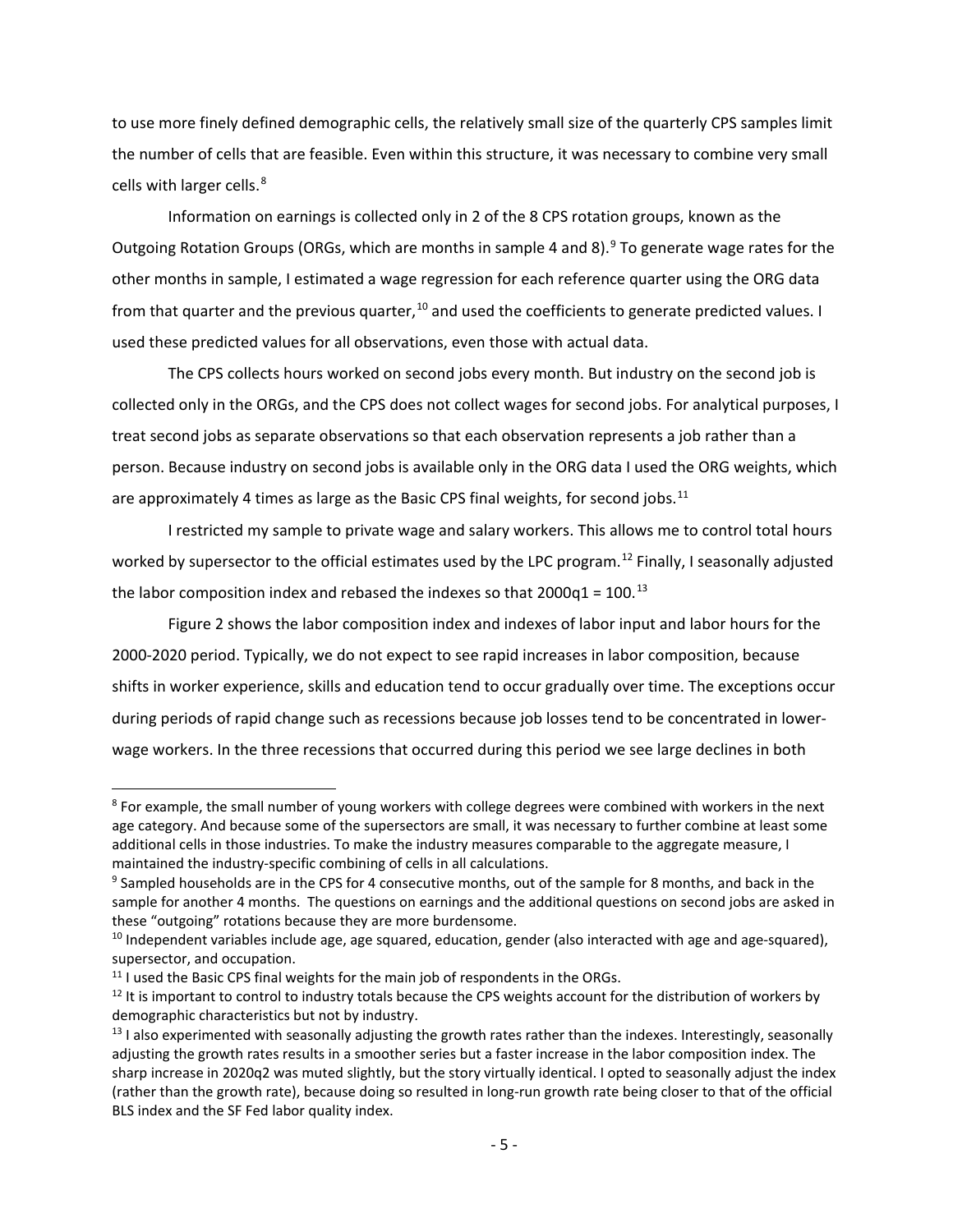labor input and labor hours, with labor hours falling by more than labor input. In the 2001 recession, the decline in labor hours was only slightly larger than the decline in labor input, resulting in a slight increase in the labor composition index. The Great Recession saw a somewhat larger increase in the labor composition index. In contrast, in 2020q2, hours worked dropped by significantly more than labor input, which caused the sharp increase in the labor composition index. The index declined after 2020q2 but remained above the pre-pandemic level (and above trend) through the end of the year.

#### *Comparison to Other Measures of Labor Composition*

As noted above, the SF Fed posts estimates of quarterly utilization-adjusted TFP (and its components) on its website as a research series. The methodology for their labor quality measure is based on Aaronson and Sullivan (2001), which differs from my methodology and the methodology used by the BLS TFP program. The SF Fed estimates of labor quality growth are calculated as the growth in average wages holding the return to demographic characteristics constant.<sup>[14](#page-7-0)</sup>

Figure 3 compares the two quarterly labor composition indexes, along with the BLS TFP Program's index. Note that the for the TFP index, which is annual, I centered it on Q2 to make it easier to see the differences in 2020. All three indexes exhibit similar long-run growth. The average compound growth rates from 2000q1 through 2019q4 are 0.43 percent per year for my measure, 0.41 percent for the SF Fed measure, and 0.38 for the BLS TFP measure. The main differences show up in 2020. Both quarterly measures exhibit a sharp spike in 2020q2, with my modified BLS labor composition measure exhibiting a larger spike (growth of 3 percent vs. 1.6, which translate to annualized growth rates of 12.1 and 6.5 percent). Comparing the average values of the indexes for 2019 and 2020, the growth in the labor composition indexes are 2.0 percent for my modified BLS measure, 1.4 percent for the SF Fed measure, and 1.6 percent for the BLS TFP measure.

Taking a closer look at the SF Fed data reveals a couple of inconsistencies with other data that suggest that capital deepening played a smaller role in Q2 labor productivity growth and that labor quality played a larger role. The SF Fed data show only a slight decline in the growth rate of capital in 2020q2 followed by a sharp slowing of capital growth in Q3, which is not consistent with the changes in investment for Q2 and Q3 observed in the BEA data.<sup>[15](#page-7-1)</sup> And the SF Fed estimate of labor quality growth,

<span id="page-7-0"></span><sup>&</sup>lt;sup>14</sup> Aaronson and Sullivan calculate the average wage as an hours-weighted mean, where the wage for each observation is the predicted value from a wage regression. Because there is no reason to prefer the coefficients from one quarter over the other, they estimate wage regressions for both the current and prior quarter, calculate growth rates using each set of coefficients, and then take the geometric mean of the two growth rates.<br><sup>15</sup> It is worth keeping in mind that short-term declines in investment can have only a limited effect on labor

<span id="page-7-1"></span>productivity, because investment is a relatively small portion of the capital stock.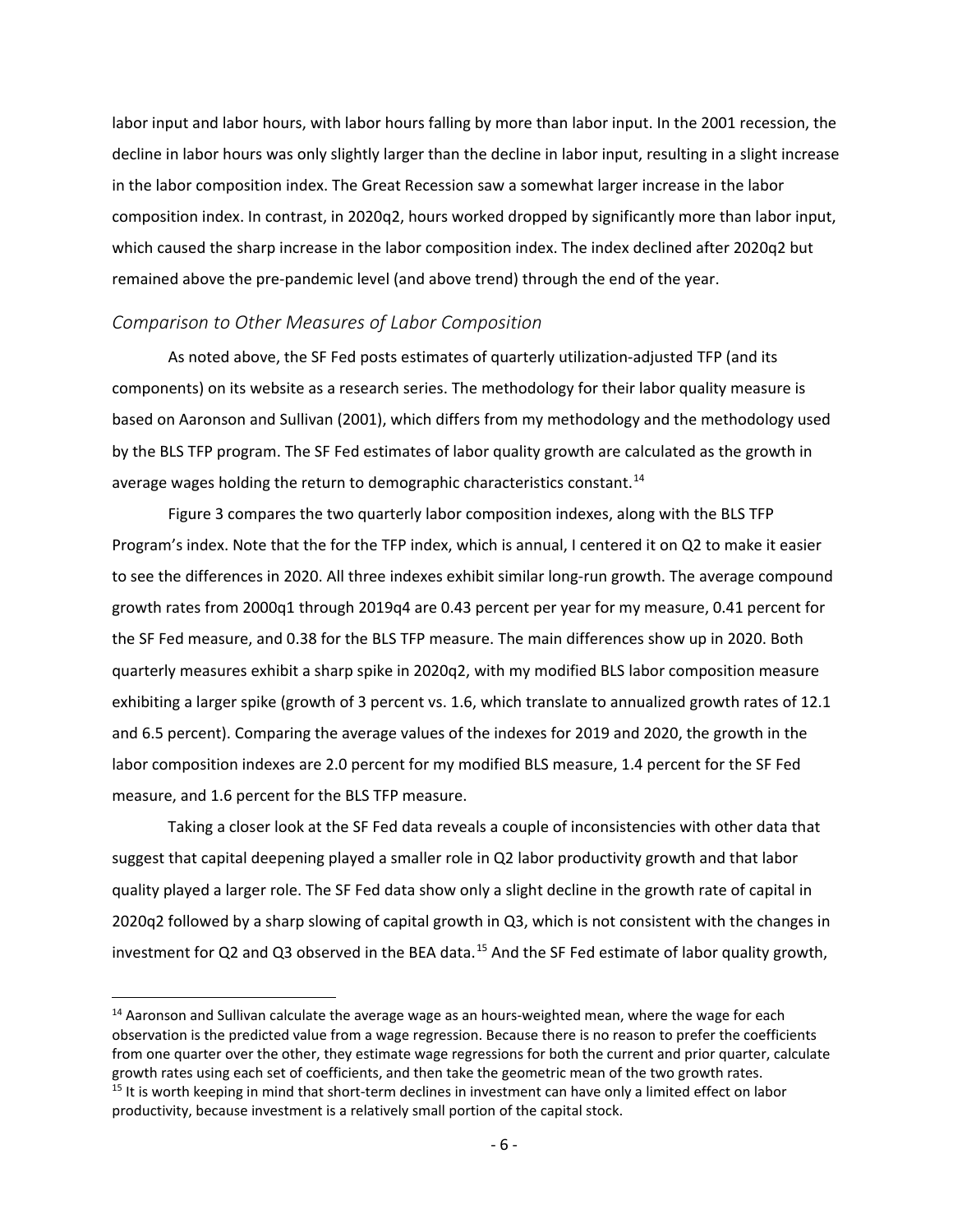which is an hours-weighted average wage holding the returns to demographic characteristics constant, is not consistent with the observed wage changes. The 6.5 percent annualized growth in labor quality, which translates into a one-quarter increase of 1.6 percent, is considerably smaller than the observed increase in the average hourly wage of 4.7 percent between March and April.<sup>[16](#page-8-0)</sup> The BLS Employment Situation news release for April 2020 noted that "…the increases in average hourly earnings largely reflect the substantial job losses among lower-paid workers; this change, along with earnings increases, put upward pressure on the average hourly earnings estimates." Given that the CES average hourly wage also is an hours-weighted measure, one would expect the two wage growth measures to be similar. It seems likely that the lower growth in the SF Fed labor quality measure may be due to the dampening effect of using predicted wages to measure the growth in the average wage.

## 3. Labor Composition by Major Industry

Figures 4a-4d show the labor composition index for 14 major sectors. I'll start out by noting some general trends and discussing how the labor composition index behaved during the Great Recession. I will then focus on the early months of the COVID-19 pandemic.

The first thing to note about Figures 4a-4d is that the trends in labor composition over the 2000- 2019 period vary quite a bit by sector. The labor composition index increased in most sectors, with the exceptions being Utilities and Transportation. The largest increases were in Nondurable Manufacturing; Information; Finance, Insurance & Real Estate (FIRE); and Health & Education. Both Construction and Durable Manufacturing exhibited a ratcheting up of the labor composition index around the time of the Great Recession. In Construction, the index increased from around 100 to 105 between 2007q4 and 2010q1. Looking at occupation data from the Occupational Employment and Wage Statistics (OEWS) survey, total employment in construction declined by 26 percent. Employment in high-wage occupations declined by less than the overall decline  $(14 – 20$  percent depending on the occupation), while employment in low-wage occupations fell by more  $(34 - 50$  percent depending on the occupation).<sup>[17](#page-8-1)</sup>

We see a similar pattern in Durable Manufacturing, where the labor composition index increased from around 105 in 2007q1 to around 110 in 2009q1. The published OEWS data do not breakdown Manufacturing into durable and nondurable but looking at Manufacturing as a whole reveals a similar, though less dramatic, pattern. Between 2007 and 2009, employment in Manufacturing

<span id="page-8-0"></span><sup>&</sup>lt;sup>16</sup> The CES average hourly wage is an hours-weighted measure.

<span id="page-8-1"></span><sup>&</sup>lt;sup>17</sup> High-wage occupations include Management, Business and Financial Operations, and Architecture and Engineering, while low-wage occupation include Helpers, Security, Food Services, and Cleaning and Maintenance occupations that are more-easily outsourced.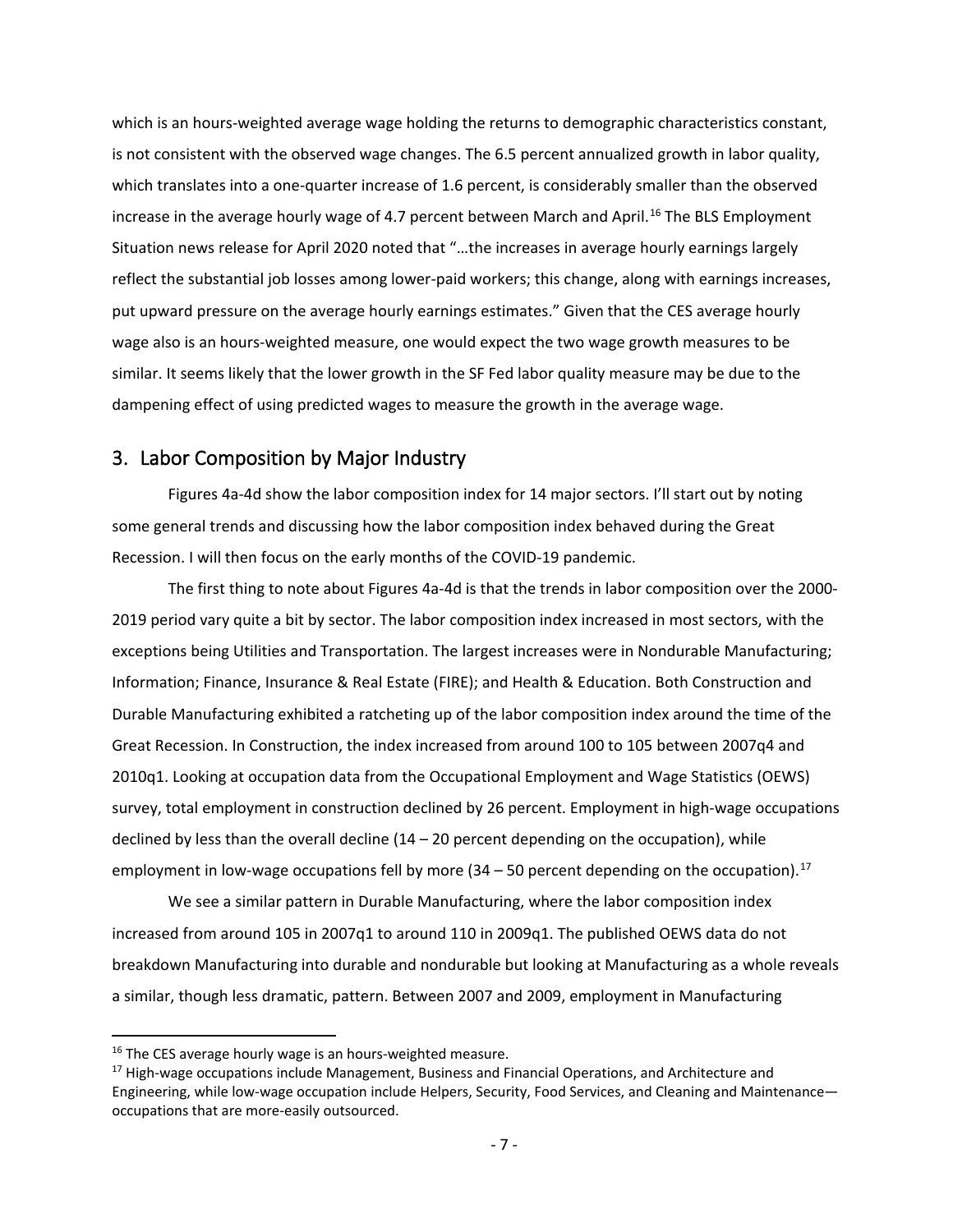declined by about 11 percent. Employment in high-wage occupations fell by less (1-6 percent depending on the occupation), while low-wage occupations declined by more (10-18 percent depending on the occupation).

These patterns are consistent with firms shedding employees during the recession and increased outsourcing of low-wage jobs in the recovery. But other than these two major sectors, there were no sharp changes in labor composition during the Great Recession. Most other major sectors exhibited a steadier increase in the labor composition index, which matched the increase in the overall labor composition index.

The labor composition index behaved quite differently during the COVID-19 recession in 2020. As we saw in Figures 1 and 2, the aggregate labor composition index spiked upward in 2020q2. In contrast to the Great Recession, labor composition growth differed considerably across major industries. As can be seen in Figures 4a-4d, there were significant spikes in the labor composition index in a few sectors in 2020q2. These include Durable and Nondurable Manufacturing, and Other Services. There were smaller, but notable, spikes in Retail Trade; Information; Health & Education; Construction; and Professional & Business Services. Several other major industries saw upward ticks that do not look noticeably different from normal quarter-to-quarter variation: Mining & Other Natural Resources; Wholesale Trade; FIRE; and, perhaps surprisingly, Leisure & Hospitality.

The large increase for Other Services is likely because this sector includes a range of moredetailed industries that vary in skill intensity. High-skill industries fall mainly into the Repair and Maintenance category (automobile, electronic and precision equipment, and commercial and industrial machinery), which were less likely to be affected by shutdowns and consumer hesitancy. The low-skill industries include Personal Care Services, Laundry Services, Private Household Services, and Religious & Civic Organizations, which were more likely to be impacted. Professional & Business Services is another sector that includes both high-wage industries (professional, scientific and technical services) and lowwage industries (for example, employment services, security, landscaping, and building services). The lack of a noticeable 2020q2 spike in the labor composition indexes of several major industries (Mining, Construction, Wholesale Trade, Transportation, Utilities, and Leisure & Hospitality) indicates that job losses were distributed fairly evenly across skill levels. The lack of a labor composition spike in Leisure & Hospitality combined with the fact this major sector accounted for about one-third of job losses suggests that changes in the distribution of workers across sectors may have contributed to the spike in the labor composition index and to the sharp increase in labor productivity growth.

- 8 -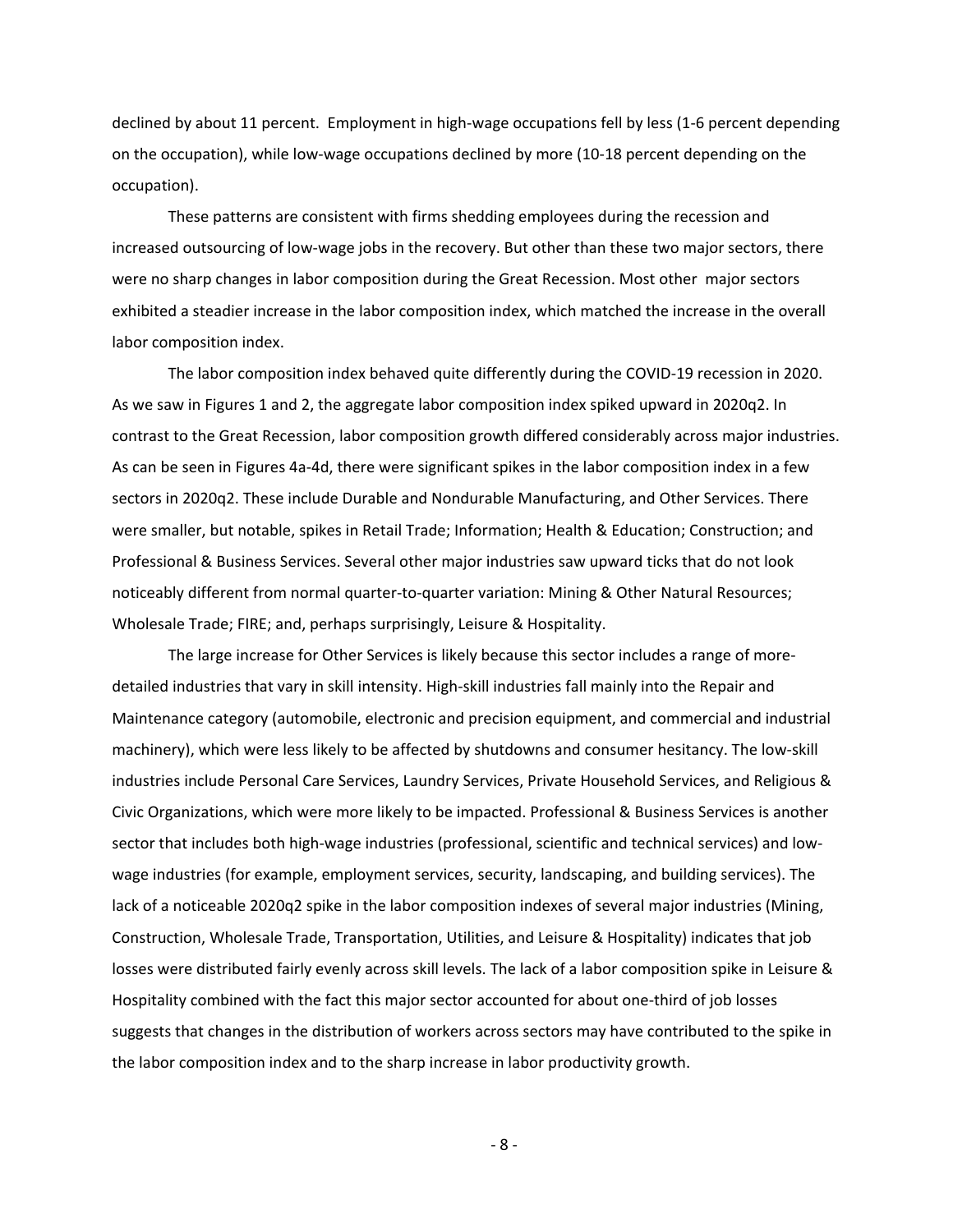#### 4. Labor Composition's Contribution to Labor Productivity Growth

As noted in the introduction, 64 percent of the second quarter growth in labor productivity was due to changes in the composition of the labor force that resulted primarily from severe job losses among low-wage workers. The variation across major sectors suggests that job-loss-induced changes in the distribution of workers across sectors may have contributed to the increase in the labor composition index. To explore this further, I calculated an alternative labor composition index that is equal to the weighted average of the sector indexes, where the weights are equal to the industry labor cost shares.<sup>[18](#page-10-0)</sup> This index accounts for within-sector changes in the labor composition indexes, but not changes in the distribution of workers across sectors. Figure 5 compares this index, labeled "Weighted Sector," to the index shown in Figures 1 and 2, labeled "Demographic Cells (No Sector). Both indexes are rebased so that 2019q4 = 100. Thus, the difference in the growth of the two indexes is the portion attributable to changes in the distribution of employment across sectors.

Between 2020q1 and 2020q2, the labor composition index grew by 3.0 percent. While the weighted-supersector index grew by 2.3 percent. This implies that within-sector changes in the labor composition indexes accounted for 75 percent of the 2020q2 increase and that the shift in employment shares away from low-wage sectors accounted for 25 percent.

Thus, the 11.2 percent growth in labor productivity can be attributed to within-sector changes in the labor composition index (about 5.4 percentage points), changes in the distribution of workers across sectors due to job losses in low-wage sectors (about 1.8 percentage points), and other factors such as capital intensity (about 4 percentage points). Given that some sectors are composed of high-wage and low-wage industries, some of the within-sector changes in the labor composition index are due to changes in the distribution of employment across industries within these sectors. Thus, my estimates for sectors underestimate the impact of changes in the distribution of workers across industries.

It is worth noting that the large increase in the labor composition index for Q2 was preceded by a larger-than-average increase of 0.8 percent (3.4 percent annualized) in 2020q1. Although most of the 2020q1 job losses occurred in the last two weeks and were not reflected in the establishment survey's employment estimates, employment estimated from the CPS showed a decline of about 2.8 million

<span id="page-10-0"></span> $18$  The industry weights are an average of the current and previous quarter cost shares. I examined the impact of holding the weights constant at the 2019q4 level and it did not make much difference. It is likely due to the fact that the CPS showed substantial job losses between the February and March (about 2.8 million workers).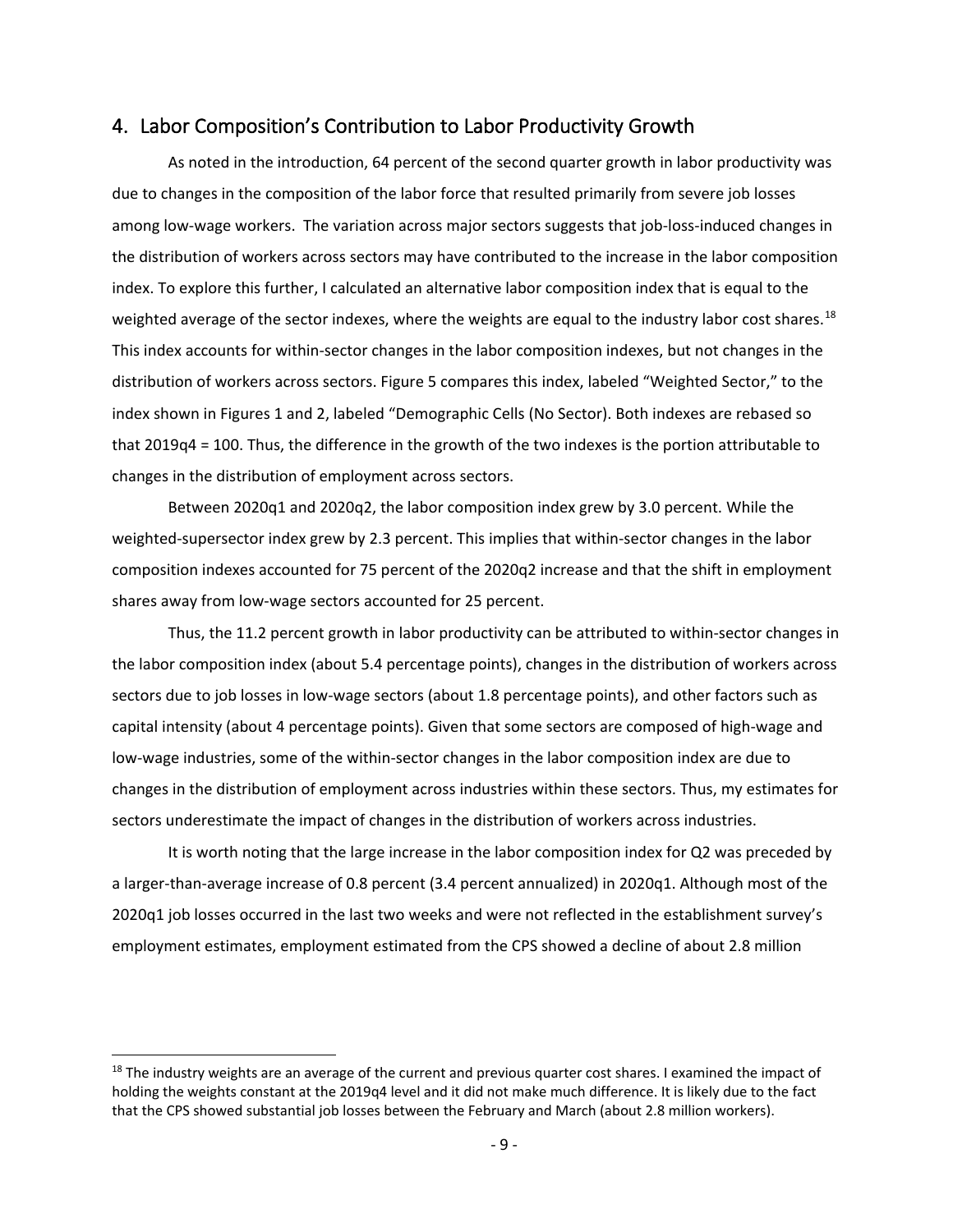people between March and April. As with Q2, the increase indicates that it was primarily low-wage/lowskill workers who lost their jobs in Q1. $^{19}$ 

In 2020q3, story was somewhat different. Labor productivity grew at an annualized rate of 4.2 percent, while the labor composition index fell by an annualized 6.8 percent (contributing −4.1 percentage points). This large difference is likely due to increased utilization of capital and to a lesser degree a rebound in investment. It is also likely that businesses made changes to their production processes to mitigate the impact of social distancing recommendations. About 70 percent of the decline in the labor composition index was due to within industry changes in labor composition and that 30 percent can be attributed to hiring in low-wage industries. It is worth noting that the labor composition index remained above the pre-pandemic level (and above the pre-pandemic trend line). Average private-sector employment increased by around 2.4 million jobs in the third quarter, with 95 percent of the increase due to hiring in Services industries with two major industries, Retail Trade and Leisure & Hospitality, accounting for 55 percent of the increase in Services.

#### 5. Summary and Conclusions

The COVID-19 recession, which started in March of 2020, saw unprecedented job losses. In a span of just a few weeks, around 20 million jobs were lost—most of them in low-wage services sectors. As a result, labor quality as measured by the labor composition index increased sharply. This increase in the labor composition index accounted for about 64 percent of the 11.2 percent increase in labor productivity in 2020q2. Of the 7.2 percentage point growth attributable to labor composition, about 75 percent (5.4 percentage points) is due to within-sector changes and 25 percent (1.8 percentage points) due to changes in the distribution of workers across sectors.

<span id="page-11-0"></span><sup>&</sup>lt;sup>19</sup> The reference period for the CPS is the week that includes the  $12<sup>th</sup>$  of the month, which was March 8-14. A person classified as "employed" if he or she worked at least one hour during the reference week. Therefore, people who lost their jobs in the first week of March would show up as not employed during the CPS reference week (unless they immediately found another job). In contrast, the reference period for the CES is the pay period that includes the  $12^{th}$  of the month. Pay periods can be weekly, bi-weekly, semi-monthly, or monthly, and a worker included in the payroll employment total if he or she was paid for at least one hour during the pay period. Therefore, in cases where the pay period includes the first week of March, any workers who lost their jobs in the first week of March would be included in payroll employment. They would also be included in the CES employment total if they did not work during the pay period but were paid.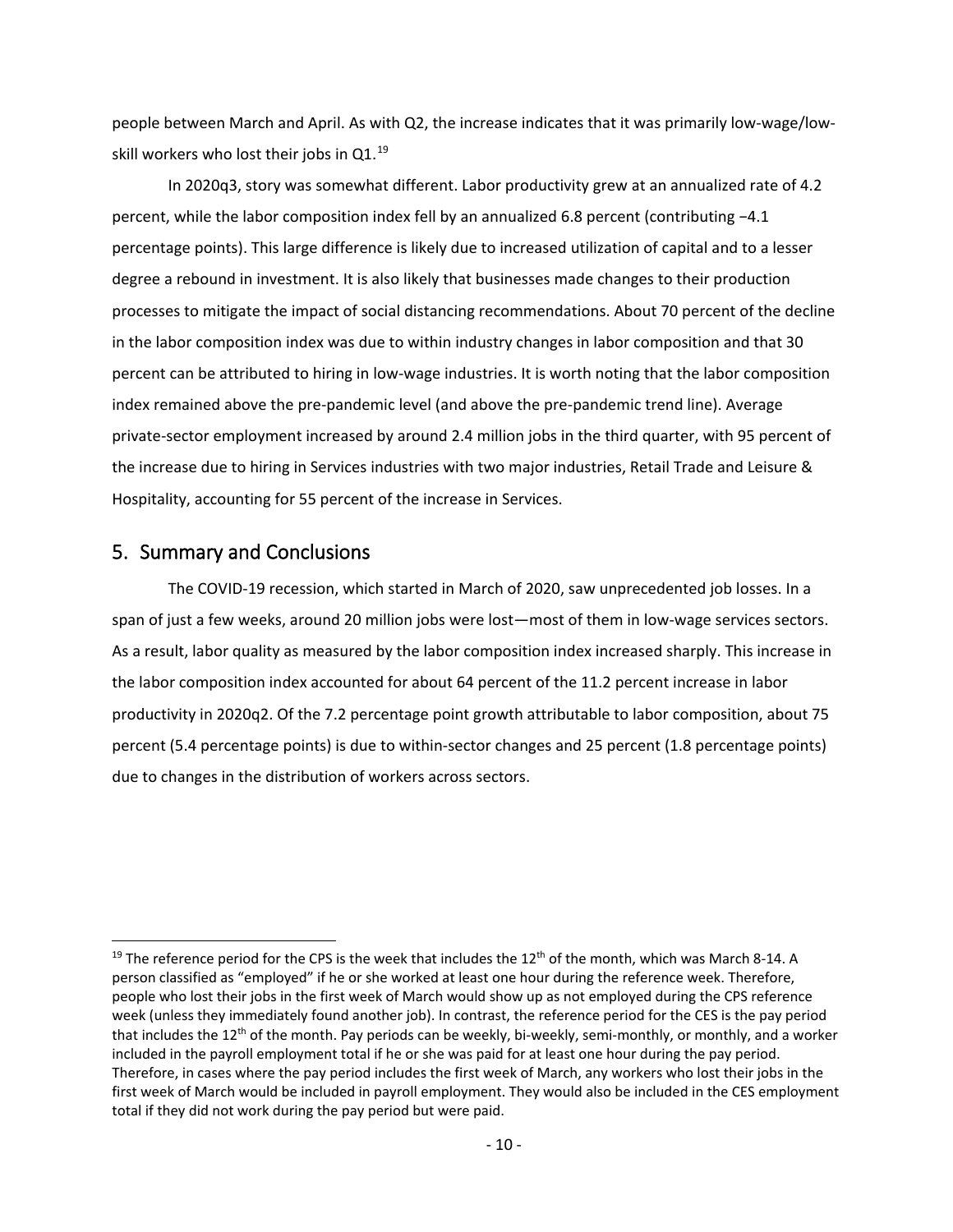# **References**

- Aaronson, Daniel and Daniel G. Sullivan (2001) "Growth in worker quality," *Economic Perspectives*, 25(4), Federal Reserve Bank of Chicago.
- Bartik, Alexander W., Marianne Bertrand, Feng Lin, Jesse Rothstein, and Matthew Unrath (2020) "Measuring the labor market at the onset of the COVID-19 crisis," *Brookings Papers on Economic Activity* (Conference Draft).
- Basu, Susanto, John Fernald, Jonas Fisher, and Miles Kimball (2013). "Sector-Specific Technical Change." Manuscript
- BLS Employment Situation News Releases. <https://www.bls.gov/bls/news-release/empsit.htm>
- Fernald, John (2014) "A Quarterly, Utilization-Adjusted Series on Total Factor Productivity," Federal Reserve Bank of San Francisco Working Paper 2010-19, April 2014)
- Groshen, Erica L. (2020) "COVID-19's impact on the U.S. labor market as of September 202," *Business Economics*, November, NABE.
- Handwerker, Elizabeth Weber, Peter B. Meyer, Joseph Piacentini, Michael Schultz, and Leo Sveikauskas (2020) "Employment recovery in the wake of the COVID-19 pandemic," *Monthly Labor Review*, December.
- Zoghi, Cindy (2010) "Measuring labor composition. A comparison of alternate methodologies," in Katharine G. Abraham, James R. Spletzer, and Michael Harper, eds., *Labor in the New Economy* (University of Chicago Press), pp. 457-485, <https://www.nber.org/system/files/chapters/c10834/c10834.pdf>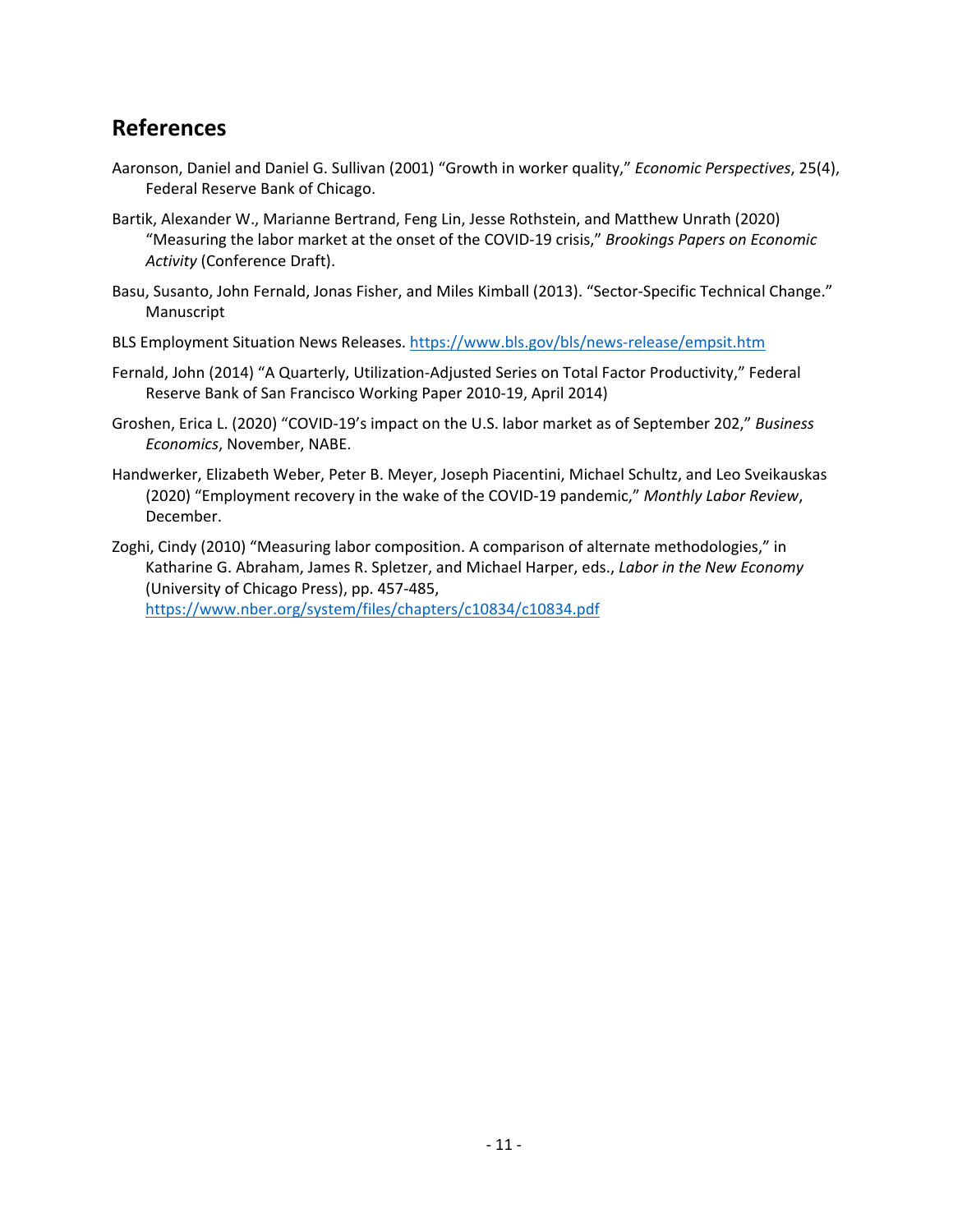

**Figure 1: Indexes of Labor Productivity, Labor Composition, Industrial Capacity Utilization, and Investment**

Source: Labor composition index: author's calculations from CPS data. Labor productivity and labor hours: BLS's Labor Productivity and Costs program. Investment: Bureau of Economic Analysis. Capacity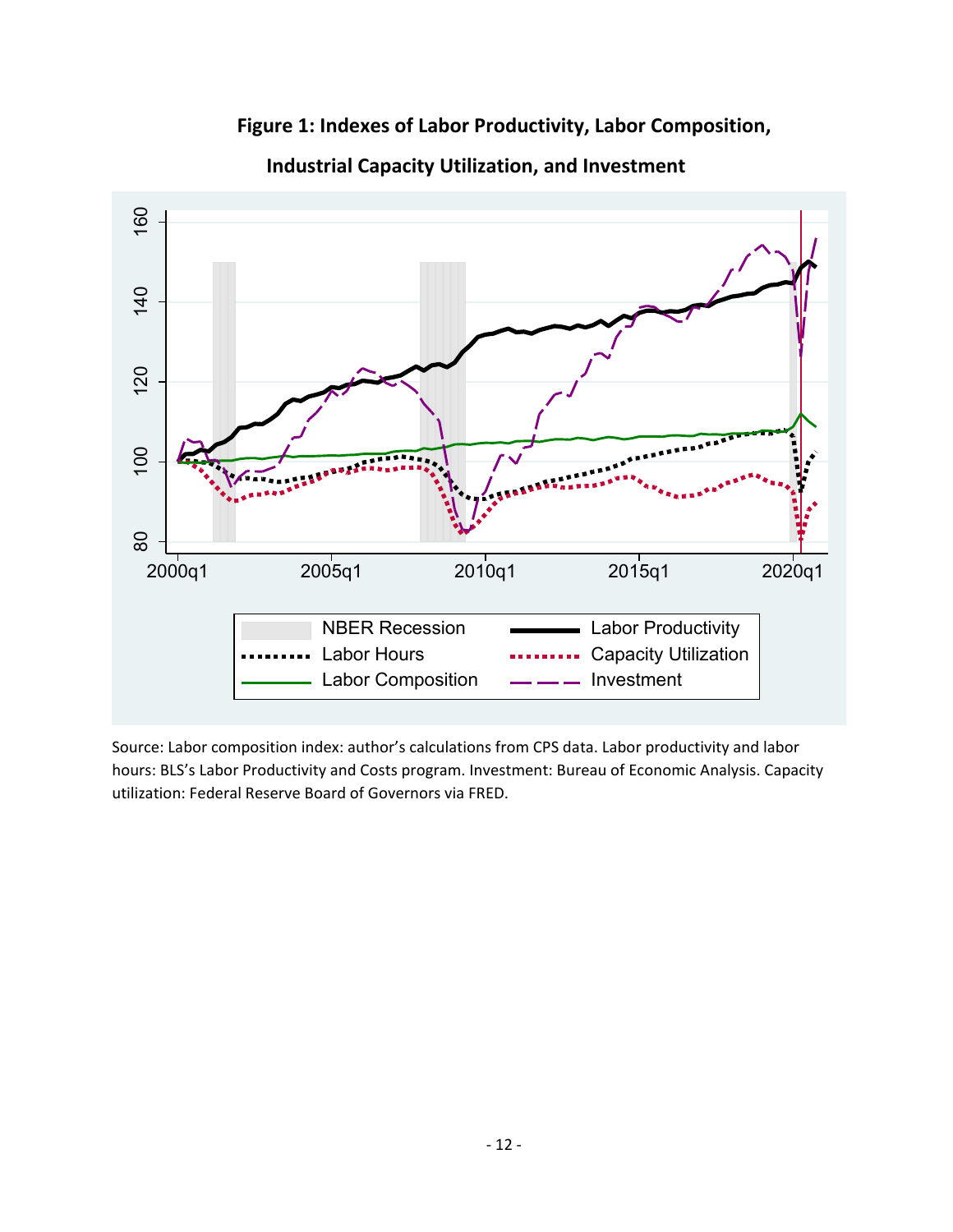

**Figure 2: Indexes of Labor Input, Labor Hours, and Labor Composition**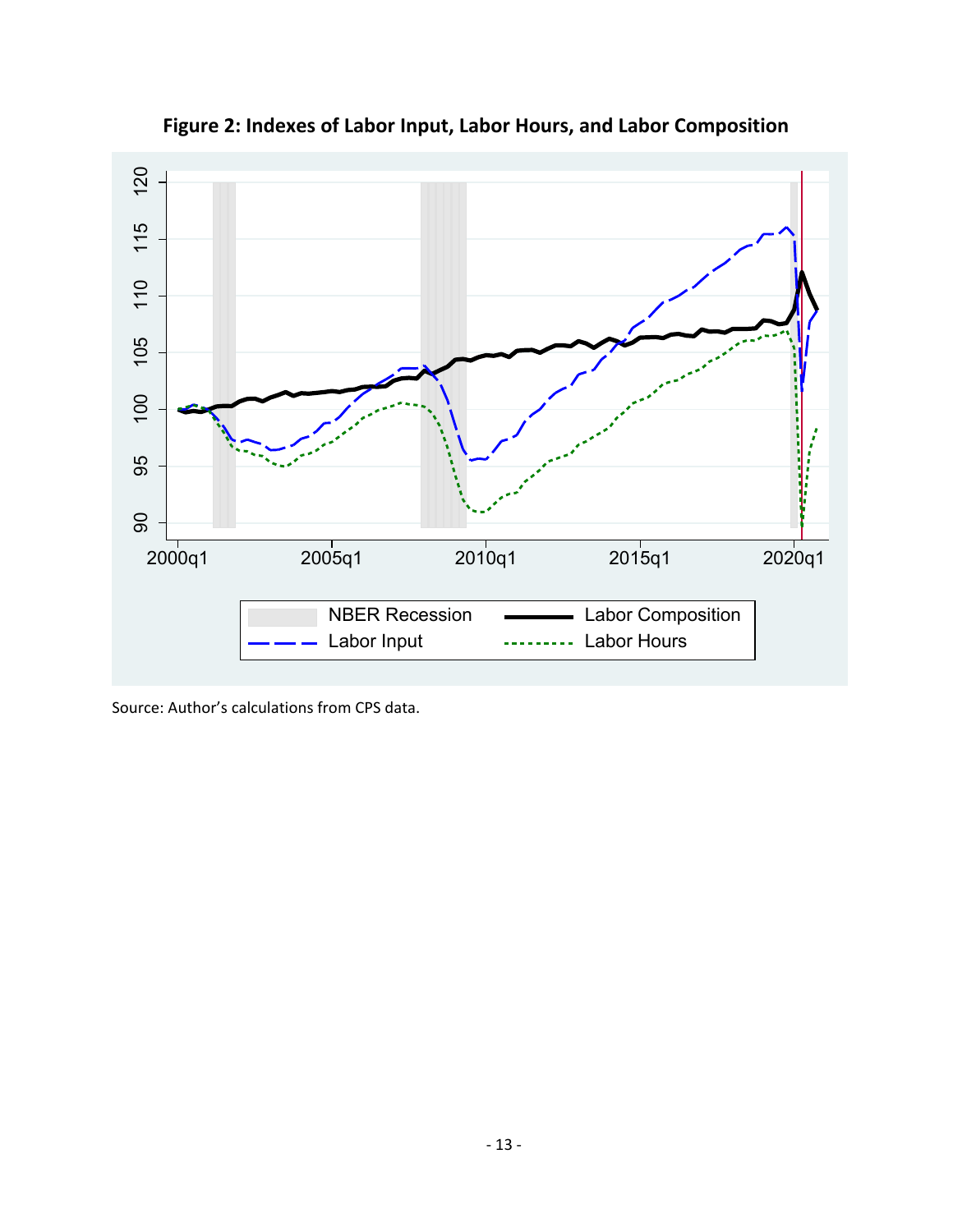

**Figure 3: Comparison of Alternative Measures of Labor Productivity and Labor Composition**

Source: Labor composition index: author's calculations from CPS data. Labor Quality – SF Fed: San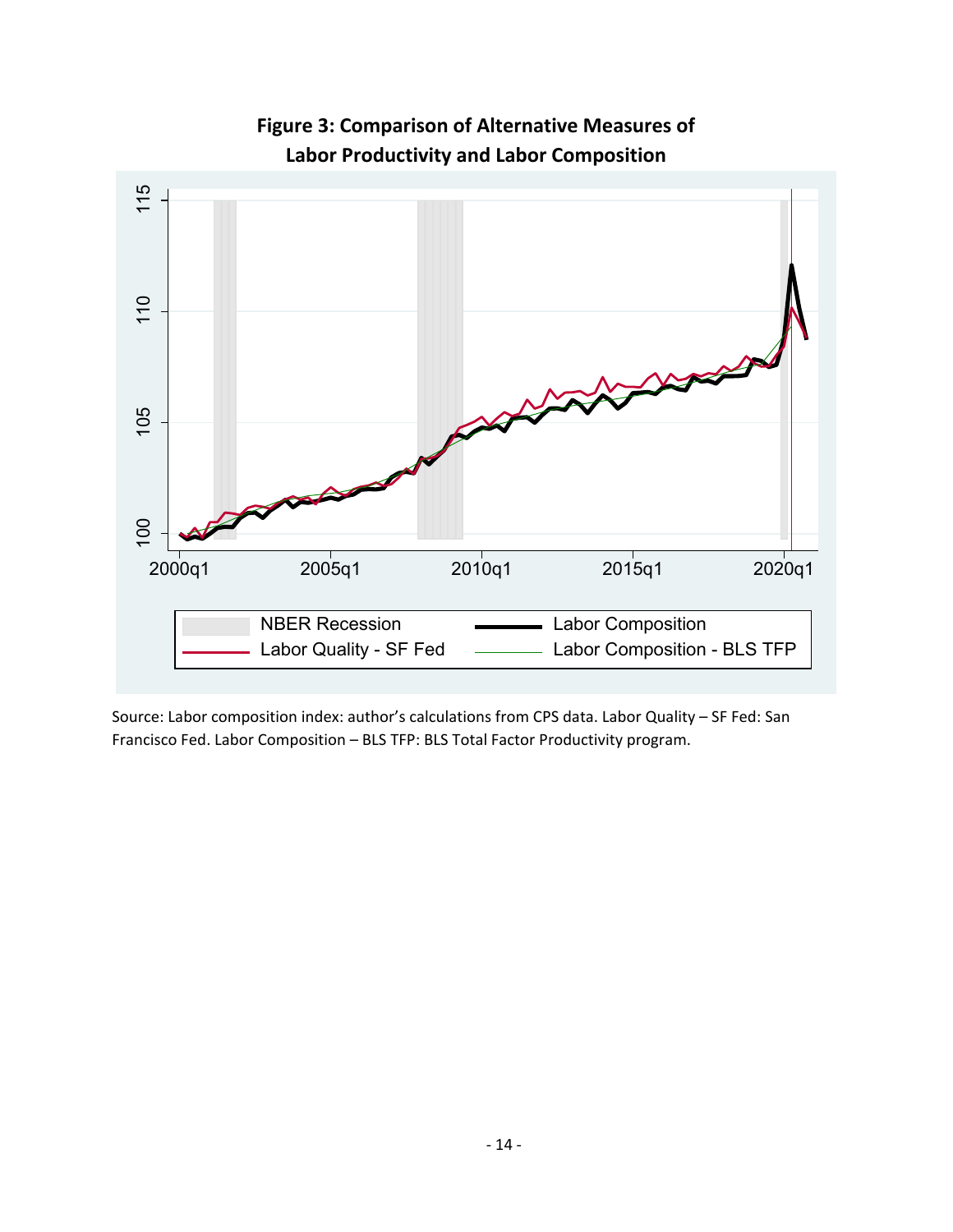

## **Figure 4a: Indexes of Labor Composition by Sector**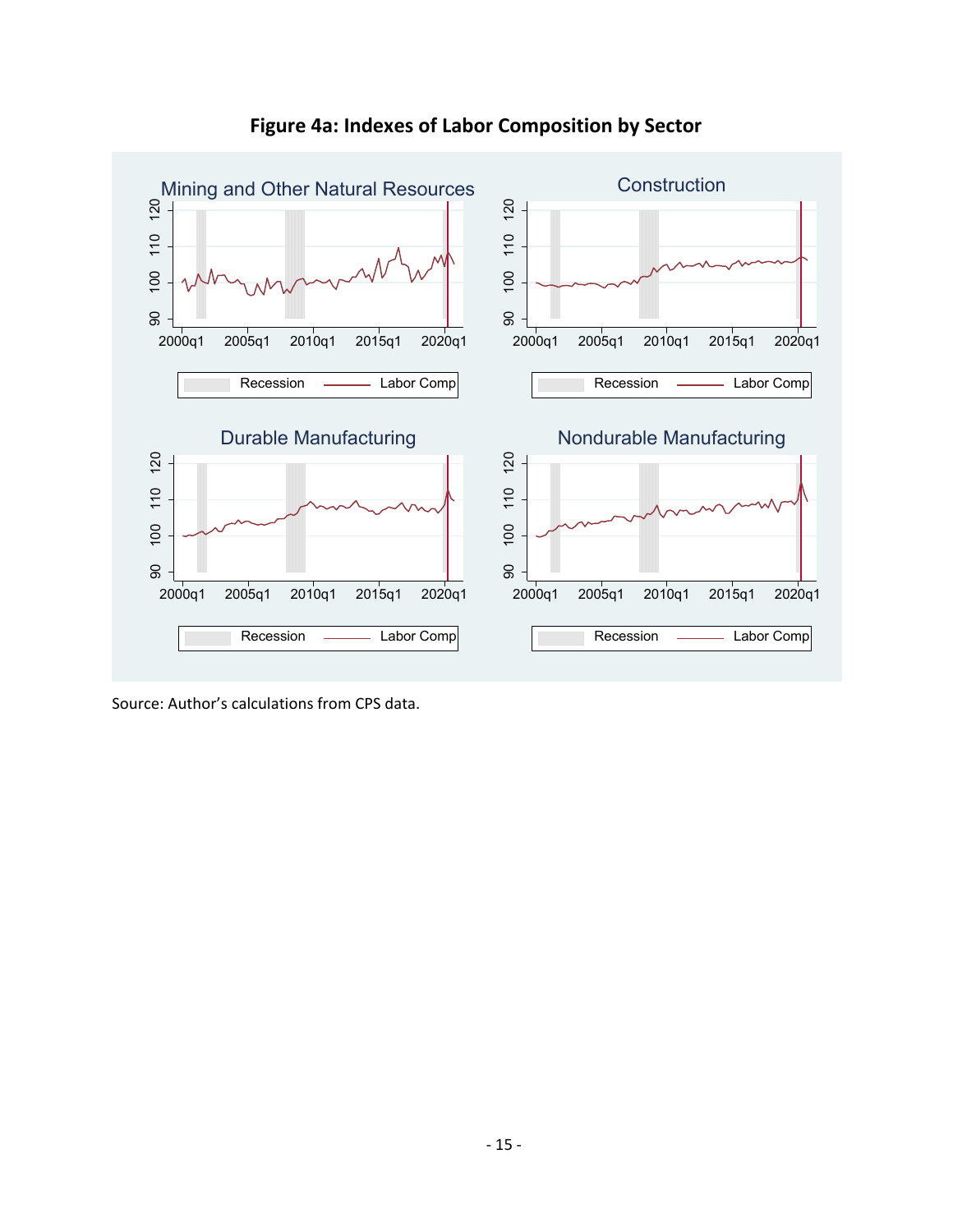

**Figure 4b: Indexes of Labor Composition by Sector**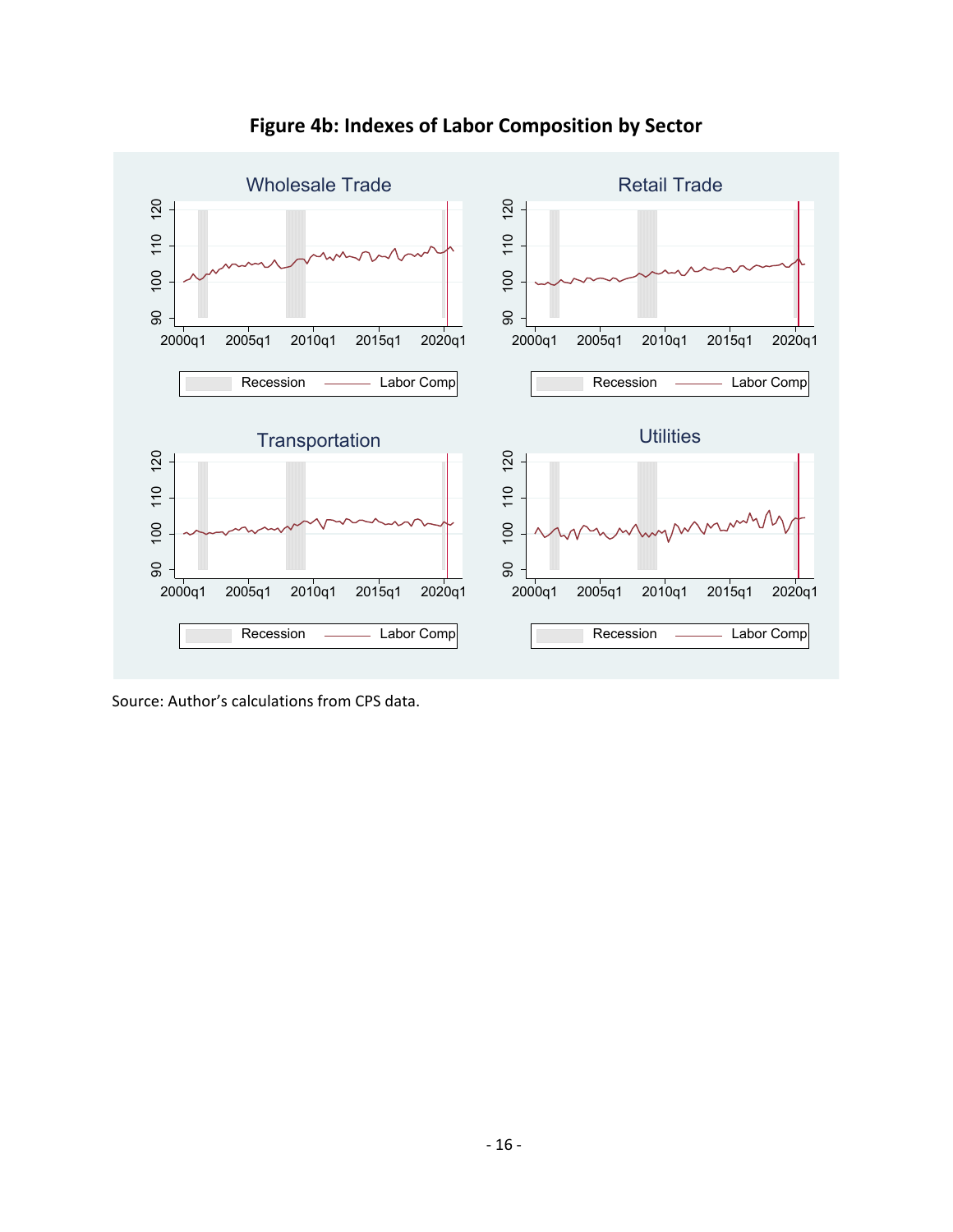

## **Figure 4c: Indexes of Labor Composition by Sector**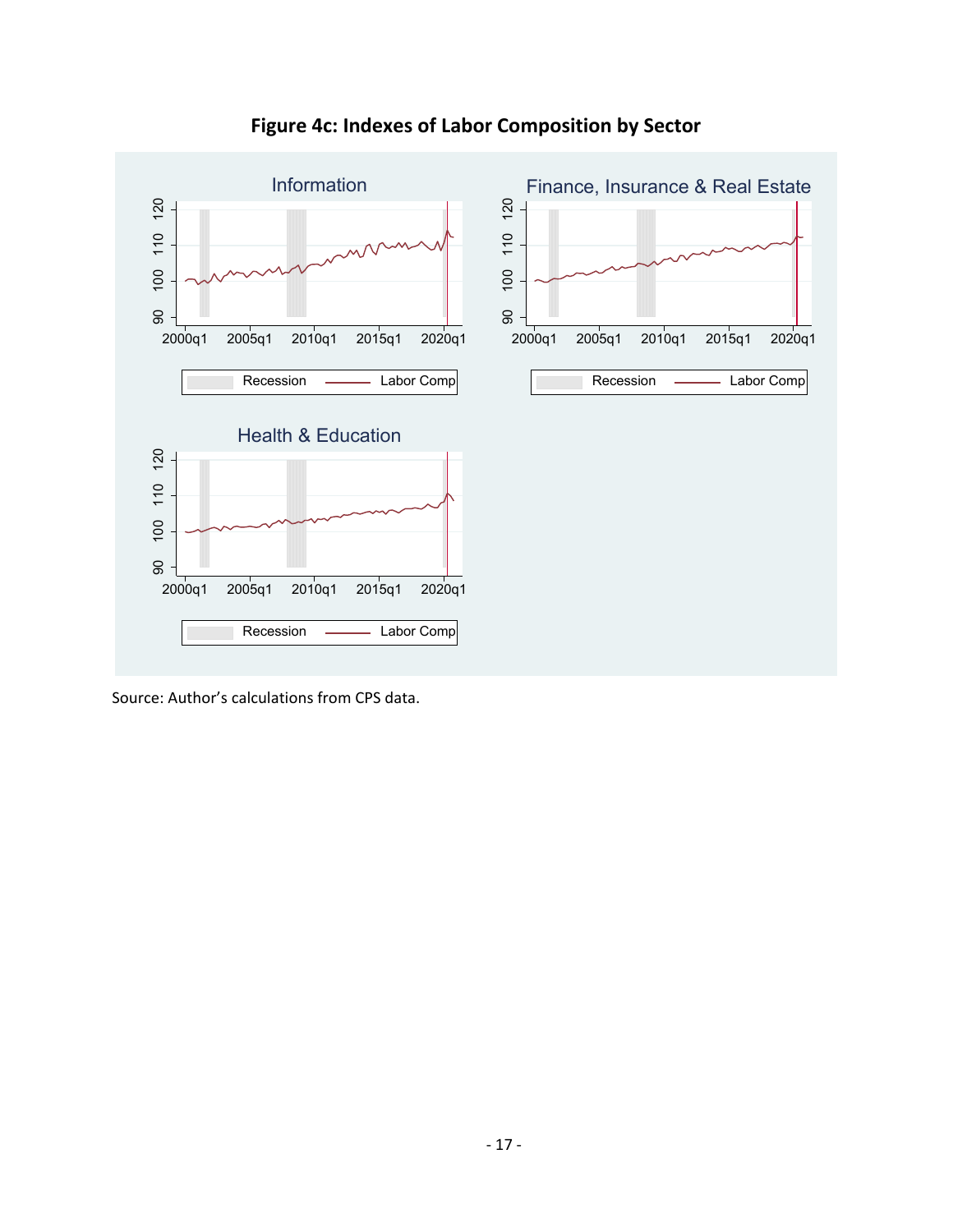

## **Figure 4d: Indexes of Labor Composition by Sector**